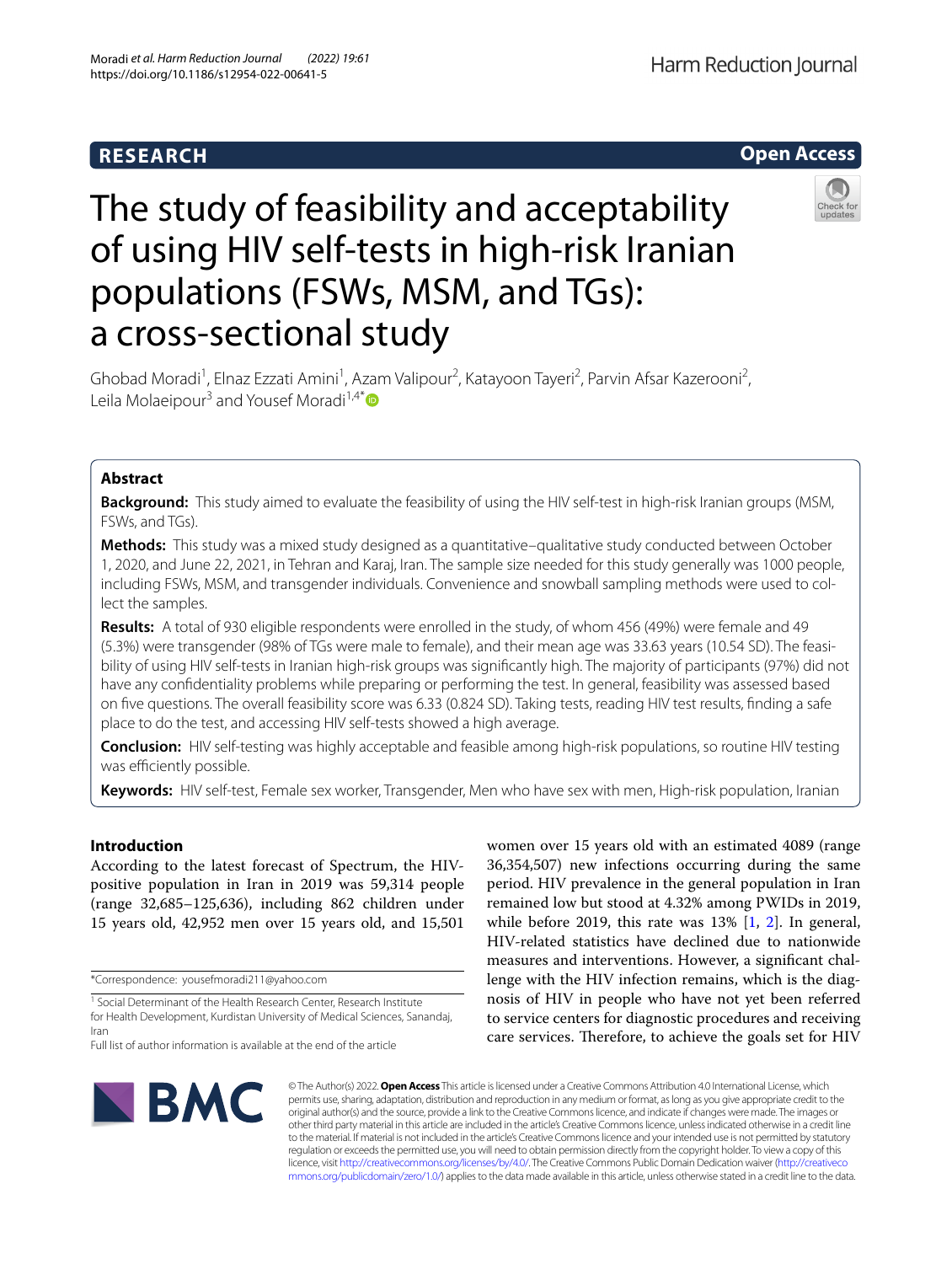by 2030, a suitable solution must be developed to identify these people [\[3](#page-9-2), [4\]](#page-9-3). Improving the diagnosis helps achieve national/global goals of HIV epidemic control  $[5]$  $[5]$  $[5]$ . The Islamic Republic of Iran, in all four UN special meetings on HIV in 2003, 2008, 2011, and 2016, has committed itself to HIV control and signed the declarations of these meetings. At the 2016 summit, the UN member countries and Iran pledged, based on the previous announcements, to accelerate the fght against AIDS through shortcuts to end the epidemic by 2030. These fast-track routes were divided into ten sections, the frst of which was identifying patients and ensuring the access of HIV-infected people to treatment based on 90, 90, 90 strategies by 2020  $[6–10]$  $[6–10]$  $[6–10]$ . Therefore, implementing a fast and safe way without stigma and discrimination to identify cases in highrisk groups can help end the HIV epidemic in the ten quick ways [[11](#page-9-7), [12\]](#page-9-8). Diferent diagnostic technologies in rapid diagnostic methods can help improve the diagnosis and ultimately control the disease. In March 2004, the HIV Antibody Rapid Detection Kit, introduced by the US Food and Drug Administration for salivary fuid samples in all individuals, became the frst HIV self-test, or home testing [[13–](#page-9-9)[16](#page-9-10)].

In the following years, the quality of this test gradually improved, and its diagnostic value was also signifcantly enhanced. In Iran, with the control of the epidemic in injecting drug users (IDUs) and prisoners with the method of harm reduction, the transmission has led to high-risk groups. Of course, this also happened in many countries around the world. Given that most people at risk or high-risk groups, such as men who have sex with men (MSM), female sex workers (FSWs), and transgender people (TGs), may have not even once been diagnosed with HIV, their access to these tests is of great importance [\[12](#page-9-8), [17,](#page-10-0) [18\]](#page-10-1). Many of these high-risk groups may be infected with HIV, but they are unaware of their status, so diagnosing the disease in these people can prevent the transmission of the infection to others. One of the reasons for not performing diagnostic tests by highrisk people may be the lack of easy access to these tests [[19\]](#page-10-2). Therefore, by increasing the availability of the HIV self-test (HIVST) for high-risk groups, efective action can be taken in the early diagnosis of the disease in highrisk individuals to prevent its transmission to others [\[20](#page-10-3), [21\]](#page-10-4). Even this program of HIV infection diagnosis can reduce the social stigma and fear in people while visiting centers and create more confdence in these groups to do the test. In pursuit of these goals, more high-risk groups will receive HIV/AIDS care and treatment  $[22-24]$  $[22-24]$  $[22-24]$ . If this program is accepted, the HIV testing for individuals and their sexual partners who may have never been tested for HIV will be provided and increased. Thirty-five countries worldwide have adopted the HIVST policy, and only 8–10 have implemented it [\[25,](#page-10-7) [26](#page-10-8)]. Iran is one of the countries, which has accepted the HIVST policy of the World Health Organization (WHO), but it has not yet taken any specifc action to implement this test.

For this reason, this study was designed by the Ministry of Health and Medical Education of Iran to develop the necessary measures to implement the test in highrisk groups based on its results. Iran seeks to upgrade a codifed action plan for feasibility and operationalizing HIVST in the general population and high-risk groups. This study aimed to evaluate the feasibility of using the HIV Self-Test in high-risk Iranian groups (MSM, FSWs, and TG people). The results of this study are expected to provide valuable evidence for the proper implementation of this program in the country.

### **Materials and methods**

This study was a mixed study designed as a quantitative–qualitative study conducted between October 1, 2020, and June 22, 2021, in Tehran and Karaj, Iran. This study has received the national ethical code of IR.MUK. REC.1399.133, and its population included participants of high-risk populations such as MSM, FSWs, and TGs, who signed an informed consent form before the study began.

Initially, its quantitative part was performed. In this study, no intervention was conducted, and the test was routinely distributed in the centers. After its distribution, the feasibility was measured in the groups of MSM, FSWs, and TGs. The sample size in this study was estimated at 385 people in each group by considering the minimum feasibility of 50% HIVST in high-risk groups (based on studies in other countries)  $[27-30]$  $[27-30]$  $[27-30]$ , and the 95% confdence level (1.96). For the groups of FSWs and MSM, due to their predominance among the high-risk groups of Iran, 400 people were considered as the sample size for each group, and for the group of TGs, 200 people were considered because of the difficult access to this high-risk community in Iran. Finally, 1000 people were selected to participate in the study. Convenience and snowball sampling methods were used to collect the samples.

After selecting the sample size, the centers were selected for the study, including nine centers (four centers for MSM and TGs and fve centers for FSWs) in the two provinces of Tehran and Alborz. Then, a one-day workshop was held to train experts in the selected centers. In this workshop, the study's aims, how to distribute the test, and how to educate high-risk people about the test and the report of the test result to the expert were trained. In addition to the workshop, a training pamphlet on how to test was distributed to the key groups during the test provision.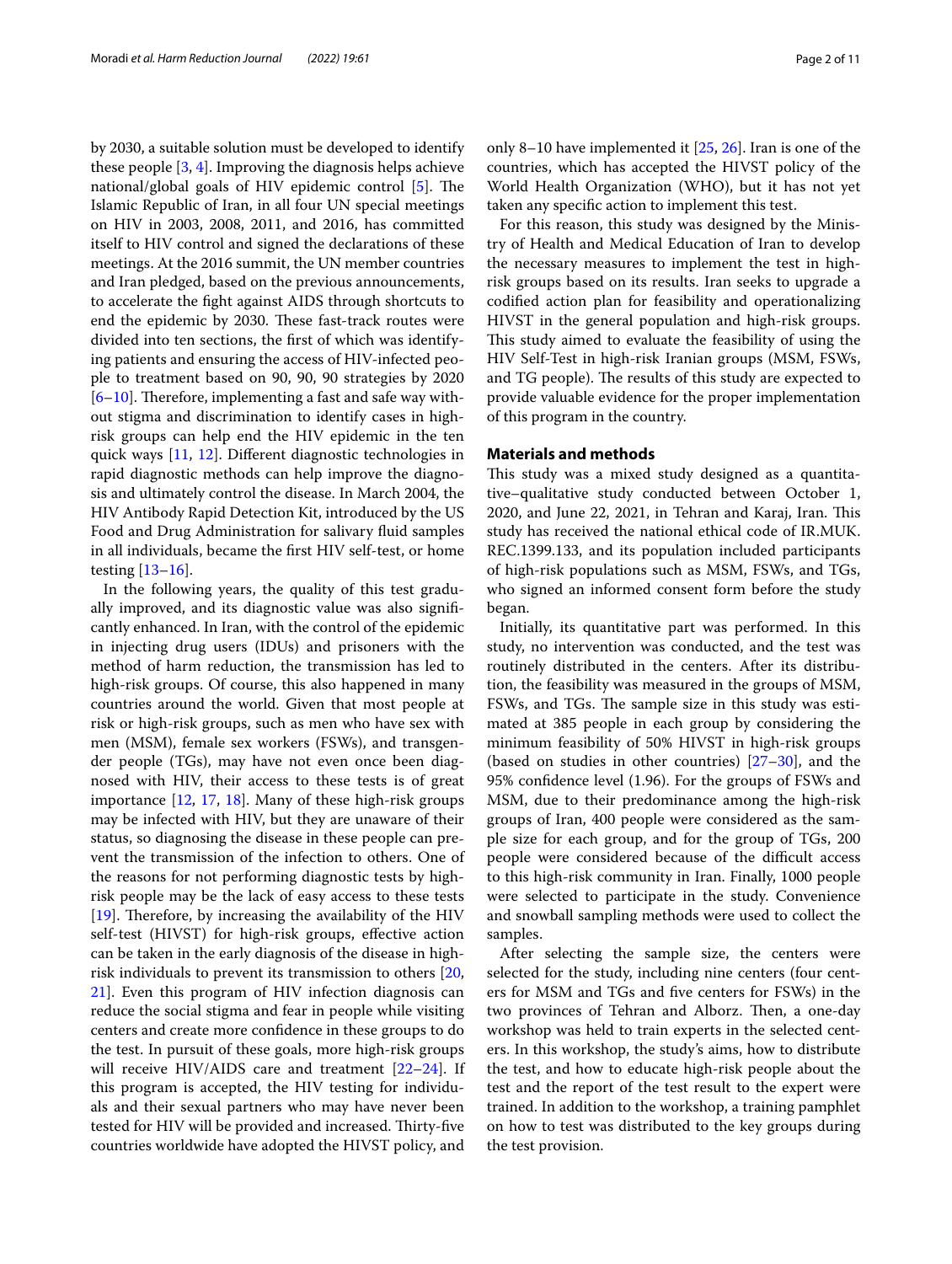The inclusion criteria included lack of knowledge of high-risk people from their HIV/AIDS status, age over 18 years, satisfaction to participate in the study, men who had at least one sex with other men during the last 12 months (vulnerable men (MSM) and their sexual partners), women who had at least one sex in the past 12 months in exchange for money (vulnerable women (FSWs)), men who had at least one sex with vulnerable women (FSWs) during the last 12 months (sexual partners of vulnerable women (FSWs)), people diagnosed transgender by communicators (transgender people), and those who had at least one sex with transgender individuals over the past 12 months (transgender people' sexual partners).

To achieve the research objectives, tools and methods of collecting data were used in diferent stages of the study. The first part was "the questionnaire of demographic characteristics," the second part was "the questionnaire of knowledge and awareness," the third part was "the questionnaire of acceptability, feasibility, and satisfaction," and the fourth part was "the questionnaire of semi-structured interviews on identifying the benefts and disadvantages of the test and determining challenges in using this test in service provision centers." In the quantitative part, the frst three questionnaires were used. In order to better complete the information of high-risk groups and due to the COVID-19 pandemic, the questionnaires were designed as an Internet link and provided to trained experts for flling by high-risk groups.

In the next step, a qualitative study was designed and conducted to collect these groups' opinions about the diferent stages of test distribution, how to do it, how to report its results, and how to connect these people to care and treatment centers. In this study, the purposive and voluntary sampling method was used so that seven people were selected from each of the studied high-risk groups, and then an interview was simultaneously conducted with these people using the focused group discussion (FGD) method. In order to collect information in this step, the fourth questionnaire was used to ask the high-risk groups for their opinions about how to distribute the test, how to perform it, how to report its results, and fnally, its challenges.

Quality assurance is a set of activities before the study to collect the data with the highest possible quality. Also, all actions performed while collecting information or identifying and modifying any deviation from the executable guidelines are known as quality control. In this study, the following measures were used to ensure and control the quality of collected data: A standard executive protocol was developed, the authoritative administrative guide was evaluated using a pilot study, and an organizational observer was hired to monitor and assess the study process closely. Regular weekly meetings were held to review and resolve issues and repeatedly cleanse the data.

#### **Statistical analysis**

For the quantitative part of the study, the data obtained from the questionnaires and checklists related to the level of acceptance and satisfaction were inserted into Excel. To compare the level of knowledge, satisfaction, and acceptance, chi-square test was used. Also, the comparison of the average feasibility between the high-risk groups was made using analysis of variance (ANOVA) and independent  $t$  test. These analyses were performed using STATA version 16.

MAXQDA version 10 software was also used to analyze the qualitative part. The speeches of the high-risk groups in the FGD interview were recorded and then transcribed into a Word fle and fnally coded and analyzed by the software.

#### **Results**

A total of 930 eligible respondents were enrolled in the study, of whom 456 (49%) were female, 49 (5.3%) were transgender (98% of TGs were male to female), 804 (86%) were single, 568 (61%) were unemployed, 675 (73%) were diploma and above, 629 (67.6%) were living with a frstdegree relative, and 174 (18.7%) were living alone. Their mean age was 33.63 years (10.54 SD) (the interquartile range  $[IQR]$  18–77), and 406 people  $(62.10%)$  were less than 35 years old (Table [1](#page-3-0)).

Thirty-two percent of respondents had ever heard of HIV testing, of whom 61% and slightly more than 20% had received information from friends and counseling centers of behavioral diseases, respectively. 4% of participants had an HIV self-test in the past. When asked about what kind of support they would need to perform the HIV self-test, approximately 50% and 23.4% of participants indicated a need for the test educational counseling and confrmatory tests, respectively (Table [2](#page-4-0)).

About 80% of participants did their test between 6 am and 6 pm. Virtually 79% of participants reported their HIV self-test results in the frst 24 h. Almost 68% of the participants reported their test results by visiting counselors at the HIV/AIDS self-test centers. A total of 65% of the participants stated that they used educational aids to perform the test, of whom 37% preferred to use faceto-face counseling when receiving an HIV self-test and 16% preferred to use a pamphlet. The average satisfaction score with teaching aids was high  $(6.66 \pm 0.65$  SD). Although only 2% of participants used online consulting with experts, the average satisfaction score with online consultants was very high  $(6.86 \pm 0.36$  SD) (Table [3](#page-5-0)).

The approval of the use of HIV self-tests in Iranian high-risk groups was signifcantly high so that 99% of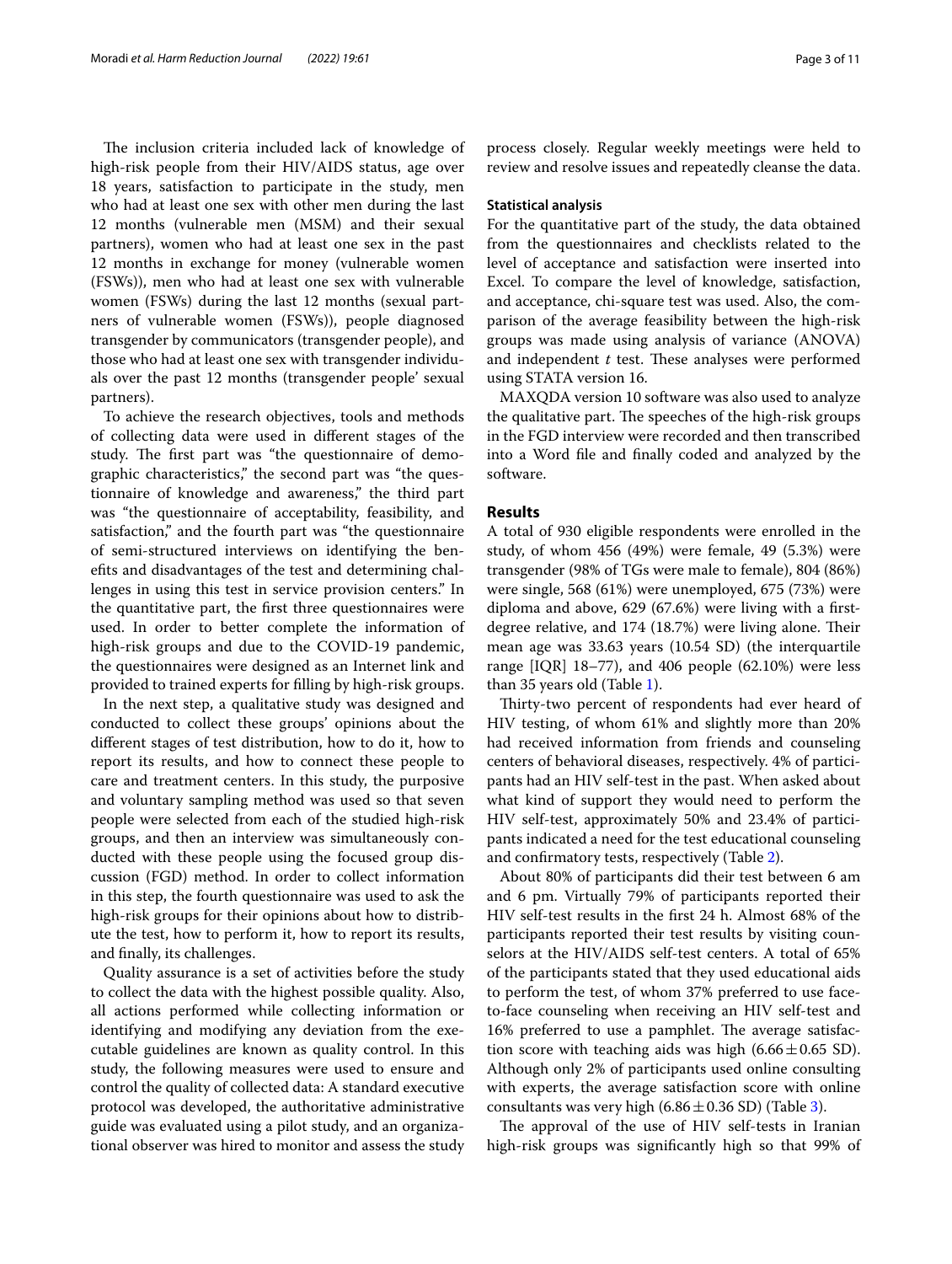<span id="page-3-0"></span>

| <b>Variables</b>                     | <b>Total</b>  | Iranian high-risk populations        |                |                           |                             |                         |                            |  |  |
|--------------------------------------|---------------|--------------------------------------|----------------|---------------------------|-----------------------------|-------------------------|----------------------------|--|--|
|                                      |               | FSWs (Number, %)                     |                | MSM (Number, %)           |                             | TG (Number, %)          |                            |  |  |
|                                      | Number (%)    | <b>FSWs</b><br>454 (48.8%) 60 (6.5%) | Sexual partner | <b>MSM</b><br>352 (37.8%) | Sexual partner<br>16 (1.7%) | <b>TGs</b><br>44 (4.7%) | Sexual partner<br>4 (0.4%) |  |  |
| Location                             |               |                                      |                |                           |                             |                         |                            |  |  |
| Alborz                               | 208 (22.4)    | 114(25.1)                            | 14(23.3)       | 69 (19.6)                 | 2(12.5)                     | 8(18.2)                 | 1(25.0)                    |  |  |
| Tehran                               | 722 (77.6)    | 340 (74.9)                           | 46 (76.7)      | 283 (80.4)                | 14(87.5)                    | 36 (81.8)               | 3(75.0)                    |  |  |
| Age $(\pm SD)$                       | 33.63 (10.54) | 39.19 (10.15)                        | 35.22 (12.02)  | 27.79 (6.54)              | 27.00 (7.43)                |                         | 23.59 (4.16) 30.75 (3.78)  |  |  |
| Age                                  |               |                                      |                |                           |                             |                         |                            |  |  |
| $18 - 25$                            | 238 (25.6)    | 39(8.6)                              | 15(25.0)       | 144 (40.9)                | 9(56.3)                     | 31 (70.5)               | 0(0.0)                     |  |  |
| $26 - 35$                            | 339 (36.5)    | 131 (28.9)                           | 16(26.7)       | 169 (48.0)                | 6(37.5)                     | 13 (29.5)               | 4(100.0)                   |  |  |
| $36 - 45$                            | 215 (23.1)    | 164(36.1)                            | 18 (30.0)      | 33 (9.4)                  | 0(0.0)                      | 0(0.0)                  | 0(0.0)                     |  |  |
| $46+$                                | 138 (14.8)    | 120 (26.4)                           | 11(18.3)       | 6(1.7)                    | 1(6.3)                      | 0(0.0)                  | 0(0.0)                     |  |  |
| Gender                               |               |                                      |                |                           |                             |                         |                            |  |  |
| Female                               | 456 (49.0)    | 454 (100.0)                          | 2(3.3)         | 0(0.0)                    | 1(6.3)                      | 0(0.0)                  | (0.0)                      |  |  |
| Male                                 | 425 (45.7)    | 0(0.0)                               | 58 (96.7)      | 349 (99.1)                | 14 (87.5)                   | 0(0.0)                  | 3(75.0)                    |  |  |
| Transgender                          | 49 (5.3)      | 0(0.0)                               | 0(0.0)         | 3(0.9)                    | 1(6.3)                      | 44 (89.8)               | 1(25.0)                    |  |  |
| Sex reassignment therapy             |               |                                      |                |                           |                             |                         |                            |  |  |
| Male to female                       | 1(2.0)        | 0(0.0)                               | 0(0.0)         | 0(0.0)                    | 1(100.0)                    | 0(0.0)                  | 0(0.0)                     |  |  |
| Female to male                       | 48 (98.0)     | 0(0.0)                               | 0(0.0)         | 3(100.0)                  | 0(0.0)                      | 44 (100.0)              | 1(100.0)                   |  |  |
| Marital status                       |               |                                      |                |                           |                             |                         |                            |  |  |
| Married                              | 126 (13.5)    | 90 (19.8)                            | 19 (31.7)      | 14(4.0)                   | 1(6.3)                      | 0(0.0)                  | 2(50.00)                   |  |  |
| Single                               | 804 (86.5)    | 364 (80.2)                           | 41 (68.3)      | 338 (96.0)                | 15 (93.8)                   | 44 (100.0)              | 2(50.00)                   |  |  |
| Occupation                           |               |                                      |                |                           |                             |                         |                            |  |  |
| Unemployed                           | 568 (61.1)    | 401 (88.3)                           | 15(25.0)       | 116 (33.0)                | 3(18.8)                     | 33 (75.0)               | 0(0.0)                     |  |  |
| Employed                             | 362 (38.9)    | 53 (11.7)                            | 45 (75.0)      | 236 (67.0)                | 13 (91.3)                   | 11(25.0)                | 4(100.0)                   |  |  |
| Income                               |               |                                      |                |                           |                             |                         |                            |  |  |
| Less than 1 M*                       | 14(4.0)       | 4(8.0)                               | 2(0.04)        | 7(0.03)                   | 0(0.0)                      | 1(0.09)                 | 0(0.0)                     |  |  |
| $1-2M$                               | 65 (18.0)     | 16 (30.0)                            | 2(0.04)        | 43 (0.18)                 | 1(0.08)                     | 3(0.28)                 | 0(0.0)                     |  |  |
| $2-4M$                               | 147(41.0)     | 30 (57.0)                            | 18(0.4)        | 88 (0.37)                 | 8(0.62)                     | 3(0.28)                 | 0(0.0)                     |  |  |
| More than 4 M                        | 136 (38.0)    | 3(6.0)                               | 23 (0.51)      | 98 (0.42)                 | 4(0.31)                     | 4(0.37)                 | 4(100.0)                   |  |  |
| Education                            |               |                                      |                |                           |                             |                         |                            |  |  |
| Under Diploma                        | 255 (0.27)    | 202 (0.44)                           | 22(0.37)       | 21(6.0)                   | 1(6.0)                      | 9(20.0)                 | 0(0.0)                     |  |  |
| Diploma and above                    | 675 (0.73)    | 252 (0.56)                           | 38 (0.63)      | 331 (94.0)                | 15 (94.0)                   | 35 (80.0)               | 4(100.0)                   |  |  |
| Residence status                     |               |                                      |                |                           |                             |                         |                            |  |  |
| Homeless                             | 18(1.9)       | 16(3.5)                              | 0(0.0)         | 2(6.0)                    | 0(0.0)                      | 0(0.0)                  | 0(0.0)                     |  |  |
| Living with a partner                | 57(6.1)       | 26(5.7)                              | 4(6.7)         | 18(5.1)                   | 2(12.5)                     | 7(15.9)                 | 0(0.0)                     |  |  |
| Living with a second-degree relative | 16(1.7)       | 3(0.7)                               | 5(8.3)         | 8(2.3)                    | 0(0.0)                      | 0(0.0)                  | 0(0.0)                     |  |  |
| Living with a first-degree relative  | 629 (67.6)    | 315 (69.4)                           | 49 (81.7)      | 236 (67.0)                | 10(62.5)                    | 16 (36.4)               | 3(75.0)                    |  |  |
| Living with friends                  | 33(3.5)       | 4(0.9)                               | 0(0.0)         | 19(5.4)                   | 1(6.3)                      | 8(18.2)                 | 1(25.0)                    |  |  |
| Living alone                         | 174 (18.7)    | 88 (19.4)                            | 2(3.3)         | 68 (19.3)                 | 3(18.8)                     | 13 (29.5)               | 0(0.0)                     |  |  |
| Other                                | 3(0.3)        | 2(0.4)                               | 0(0.0)         | 1(0.3)                    | 0(0.0)                      | 0(0.0)                  | 0(0.0)                     |  |  |

FSWs, Female Sex Workers; MSM, Men who have sex with Men; TGs, Transgenders

\*Million Rials

participants answered yes in response to the question "in general, was it acceptable for you to perform the test in this way?" and 98% of them said they would like to retake this test. Ninety-one percent of the participants also stated they would recommend this test to their friends and sexual partners. Sixty-seven percent of participants preferred to take the test with a reliable consultant, and 60% preferred taking the test alone. In response to the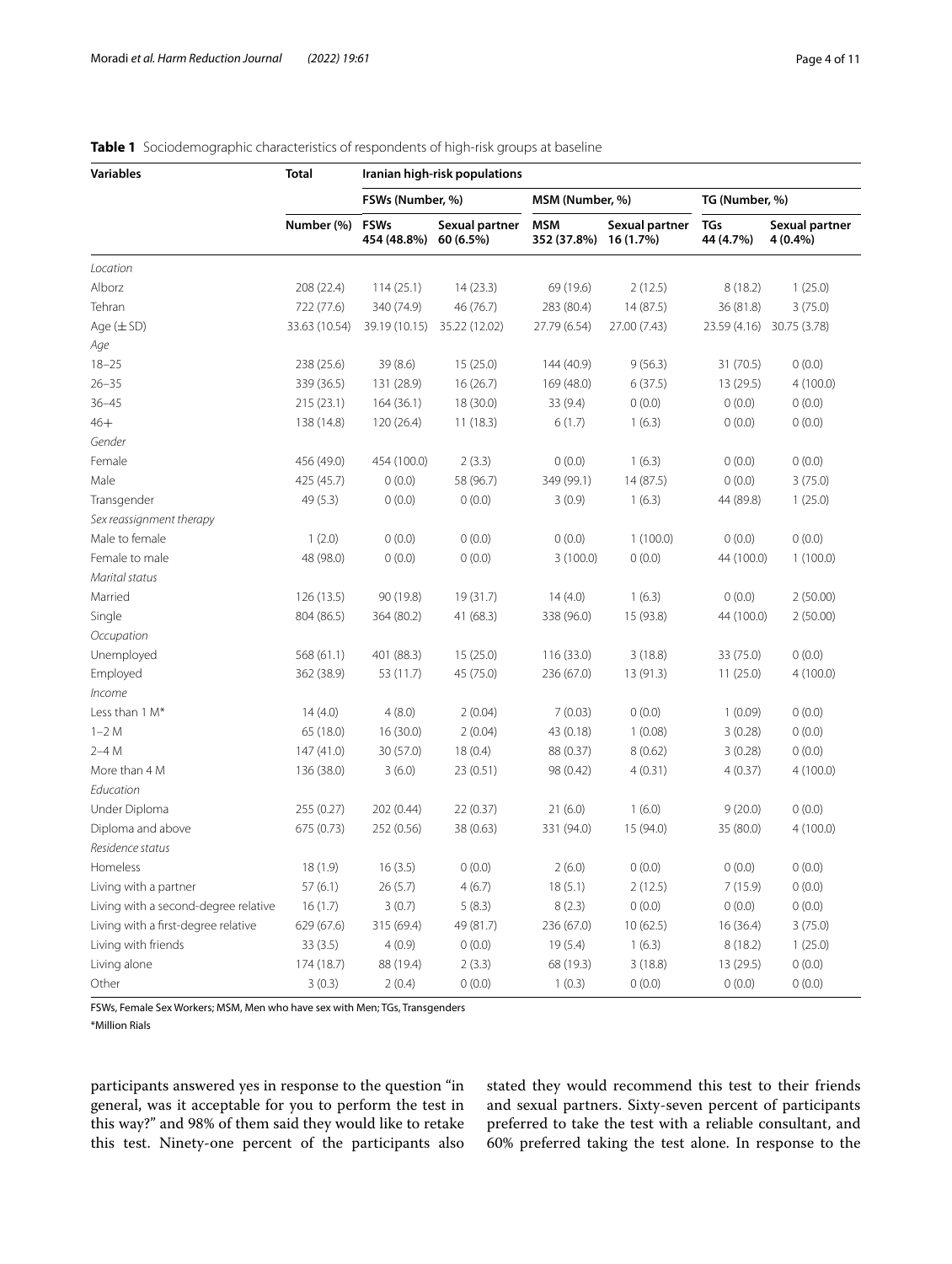<span id="page-4-0"></span>

|  | Table 2 Knowledge levels of respondents of high-risk groups about HIV self-tests at baseline |  |  |
|--|----------------------------------------------------------------------------------------------|--|--|
|  |                                                                                              |  |  |

| <b>Variables</b>                                              | <b>Total</b> | Iranian high-risk populations |                    |            |                    |                |                    |       |
|---------------------------------------------------------------|--------------|-------------------------------|--------------------|------------|--------------------|----------------|--------------------|-------|
|                                                               |              | <b>FSWs</b>                   |                    | <b>MSM</b> |                    | <b>TGs</b>     |                    |       |
|                                                               | Number (%)   | <b>FSWs (%)</b>               | Sexual partner (%) | MSM (%)    | Sexual partner (%) | <b>TGs (%)</b> | Sexual partner (%) |       |
| Having knowledge about self-tests                             |              |                               |                    |            |                    |                |                    | 0.030 |
| Yes                                                           | 298 (32.0)   | 134 (29.5)                    | 16(26.7)           | 124(35.2)  | 9(56.3)            | 12(27.3)       | 3(75.0)            |       |
| <b>No</b>                                                     | 632 (68.0)   | 320 (70.5)                    | 44 (73.3)          | 228 (64.8) | 7(43.8)            | 32 (72.7)      | 1(25.0)            |       |
| How did you get information on the HIV self-test?             |              |                               |                    |            |                    |                |                    | 0.792 |
| Internet                                                      | 11(0.04)     | 0(0.0)                        | 0(0.0)             | 10(0.08)   | 0(0.0)             | 1(0.8)         | 0(0.0)             |       |
| Family                                                        | 11(0.04)     | 4(0.03)                       | 6(0.38)            | 1(0.01)    | 0(0.0)             | 0(0.0)         | 0(0.0)             |       |
| Friends                                                       | 186 (0.61)   | 128(0.9)                      | 7(0.44)            | 44 (0.35)  | 1(0.13)            | 6(0.50)        | 0(0.0)             |       |
| Social networks                                               | 18 (0.06)    | 1(0.01)                       | 0(0.0)             | 15(0.12)   | 1(0.13)            | 1(0.08)        | 0(0.0)             |       |
| Counseling Centers of<br><b>Behavioral Diseases</b>           | 79 (0.26)    | 7(0.05)                       | 3(0.18)            | 56 (0.44)  | 6(0.75)            | 4(0.33)        | 3(100.0)           |       |
| Have you ever had an HIV self-test?                           |              |                               |                    |            |                    |                |                    | 0.550 |
| Yes                                                           | 38(4.1)      | 17(3.7)                       | 2(3.3)             | 16(4.5)    | 2(12.5)            | 1(2.3)         | 0(0.0)             |       |
| <b>No</b>                                                     | 889 (95.6)   | 437 (96.3)                    | 58 (96.7)          | 334 (94.9) | 14(87.5)           | 42 (95.5)      | 4(100.0)           |       |
| Which services would you like to receive after your HIV test? |              |                               |                    |            |                    |                |                    | 0.691 |
| Confirmatory tests                                            | 218 (23.4)   | 134 (129.5)                   | 21(35.0)           | 58 (16.5)  | 0(0.0)             | 5(11.4)        | 0(0.0)             |       |
| Educational advice                                            | 471 (50.6)   | 254 (55.9)                    | 31(51.7)           | 163 (46.3) | 5(31.3)            | 14(31.8)       | 4(100.0)           |       |
| Psychiatric counseling                                        | 139 (14.9)   | 33(73)                        | 4(6.7)             | 78 (22.2)  | 5(31.3)            | 19 (43.2)      | 0(0.0)             |       |
| Other                                                         | 102 (11.0)   | 33(7.3)                       | 4(6.7)             | 53 (15.1)  | 6(37.5)            | 6(13.6)        | 0(0.0)             |       |

FSWs, female sex workers; MSM, men who have sex with men; TGs, transgenders

\*Chi-square test

question "where do you want to get the test?", 51%, 48%, 45%, and 37% of the participants chose drug stores, counseling centers for behavioral diseases, comprehensive health service centers, and online stores, respectively (Table [4](#page-6-0)).

## **Reactive participants and connecting them to the counseling centers**

Overall, 14 participants (1.5%) had reactive outcomes, of whom 10, 3, and 1 person were in the high-risk groups of MSM, TGs, and FSWs, respectively. They referred to the counseling centers for behavioral diseases for confirmatory tests. The two participants' confirmatory test was negative. Individuals were introduced to the health center with a confrmed test to receive services (Table [5\)](#page-6-1).

## **Feasibility of the use of HIV self-tests in high-risk groups**

The feasibility of using HIV self-tests in Iranian high-risk groups was signifcantly high. Ninety-seven percent of participants did not have any confdentiality problems while preparing or performing the test. In general, feasibility was assessed based on five questions. The overall feasibility score was 6.33 (0.824 SD). Totally, in response to the question "how accurate is the test result?" participants' average score was 6.10 out of 7 points. Taking tests, reading HIV test results, fnding a safe place to do

the test, and accessing HIV self-testing showed a high average (Table [6\)](#page-7-0).

#### **Qualitative results**

Six to 8 high-risk groups (MSM, FSWs, and TGs) were separately selected, and interviews were conducted with each population as a focused group discussion (FGD). All results were analyzed using content analysis (Table [7](#page-8-0)). After interviewing and analyzing the fndings, the main challenges in distributing and accessing the HIVST, consulting on how to perform the HIVST, announcing the HIVST result, and connecting to healthcare centers were summarized (Table [7\)](#page-8-0). Proposed solutions to address these challenges by high-risk groups (MSM, FSWs, and TGs) are presented in Table [7.](#page-8-0)

#### **Discussion**

This study aimed to evaluate the feasibility of using rapid HIV self-tests in high-risk populations. The results showed high acceptance of HIV self-tests (HIVST) in high-risk groups such as MSM, FSWs, and TGs in Iran, and on the other hand, most of the high-risk groups participating in the present study, such as TGs, MSM, and FSWs, confrmed the simplicity of performing the test. They also confirmed how the test was presented (the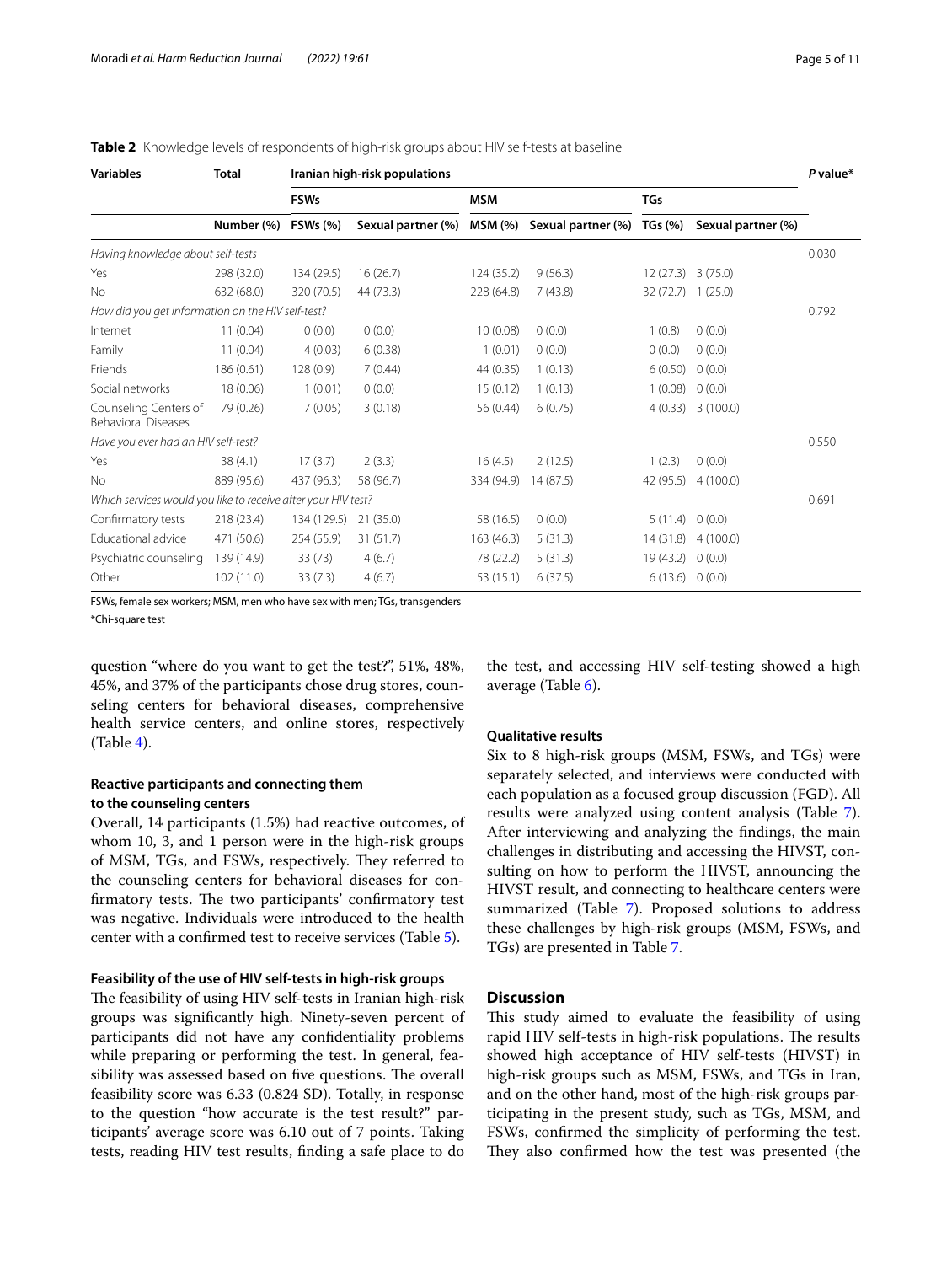| <b>Variables</b>                                                  | <b>Total</b>                  | Iranian high-risk population |                                                                                            |            |                            |                          |                     |       |  |
|-------------------------------------------------------------------|-------------------------------|------------------------------|--------------------------------------------------------------------------------------------|------------|----------------------------|--------------------------|---------------------|-------|--|
|                                                                   |                               | <b>FSWs</b>                  |                                                                                            | MSM        |                            | <b>TGs</b>               |                     |       |  |
|                                                                   | Number (%) FSWs (%)           |                              | Sexual partner (%) MSM (%)                                                                 |            | Sexual partner (%) TGs (%) |                          | Sexual partner (%)  |       |  |
| When did you take the test?                                       |                               |                              |                                                                                            |            |                            |                          |                     | 0.887 |  |
| 6 am to 12 pm                                                     | 380 (40.9)                    | 205 (45.2)                   | 35 (58.3)                                                                                  | 114 (32.4) | 9(56.3)                    | 16 (36.4) 1 (0.25)       |                     |       |  |
| 12 pm to 6 pm                                                     | 351 (37.7)                    | 217 (47.8)                   | 9(15.0)                                                                                    | 108 (30.7) | 3(18.8)                    | 12 (27.3) 2 (0.50)       |                     |       |  |
| 6 pm to 12 pm                                                     | 165(17.7)                     | 28(6.2)                      | 15 (25.0)                                                                                  | 106(30.1)  | 3(18.8)                    | 13 (29.5) 0 (0.0)        |                     |       |  |
| 12 pm to 6 am                                                     | 7(0.08)                       | 2(0.4)                       | 1(1.7)                                                                                     | 4(1.1)     | 0(0.0)                     | 0(0.0)                   | 0(0.0)              |       |  |
| When did you report the test result?                              |                               |                              |                                                                                            |            |                            |                          |                     | 0.332 |  |
| $=$ <24 h                                                         | 689 (78.9)                    | 289 (63.9)                   | 51 (85.0)                                                                                  | 294 (96.4) | 15 (100.0)                 |                          | 37 (97.4) 3 (100.0) |       |  |
| 24-48 h                                                           | 114(13.1)                     | 104(23.0)                    | 6(10.0)                                                                                    | 4(1.3)     | 0(0.0)                     | 0(0.0)                   | 0(0.0)              |       |  |
| >48h                                                              | 70 (8.0)                      | 59 (13.1)                    | 3(5.0)                                                                                     | 7(2.3)     | 0(0.0)                     | 1(2.6)                   | 0(0.0)              |       |  |
| How did you report the test result?                               |                               |                              |                                                                                            |            |                            |                          |                     | 0.401 |  |
| The questionnaire<br>link                                         | 1(0.00)                       | 0(0.0)                       | 0(0.0)                                                                                     | 0(0.0)     | 1(6.0)                     | 0(0.0)                   | 0(0.0)              |       |  |
| The online consult-<br>ant                                        | 9(0.00)                       | 1(0.0)                       | 0(0.0)                                                                                     | 7(2.0)     | 1(6.0)                     | 0(0.0)                   | 0(0.0)              |       |  |
| Calling the counselor<br>at the HIV/AIDS self-<br>test center     | 252 (0.28)                    | 140 (30.9)                   | 24 (40.0)                                                                                  | 77 (23.0)  | 1(6.0)                     | 10(24.4) 0(0.0)          |                     |       |  |
| Visiting the counse-<br>lor at the HIV/AIDS<br>self-test center   | 610(0.68)                     | 311 (68.8)                   | 36 (60.0)                                                                                  | 220 (66.0) | 12 (80.0)                  |                          | 28 (68.3) 3 (100.0) |       |  |
| Being followed by<br>the study counselors<br>(inactive follow-up) | 32 (0.04)                     | 0(0.0)                       | 0(0.0)                                                                                     | 29 (8.7)   | 0(0.0)                     | 3(7.0)                   | 0(0.0)              |       |  |
|                                                                   |                               |                              | Did you refer to educational aids (the site, pamphlet, etc.) to complete your information? |            |                            |                          |                     | 0.444 |  |
| Yes                                                               | 607 (67.0)                    | 343 (75.9)                   | 36 (60.0)                                                                                  | 196 (57.8) | 9(60.0)                    | 22 (54.0) 1 (33.3)       |                     |       |  |
| No                                                                | 303 (33.0)                    | 109 (24.11)                  | 24 (40.0)                                                                                  | 143 (42.2) | 6(40.0)                    | 19 (46.3) 2 (66.7)       |                     |       |  |
| Which teaching aid do you prefer to use?                          |                               |                              |                                                                                            |            |                            |                          |                     | 0.088 |  |
| Pamphlet                                                          | 149 (25.0)                    | 59 (17.2)                    | 7(19.4)                                                                                    | 72 (37.0)  | 1(11.0)                    | 10(46.0) 0(0.0)          |                     |       |  |
| In-person counseling<br>when receiving a<br>test                  | 346 (57.0)                    | 241 (70.2)                   | 18 (50.0)                                                                                  | 73 (37.0)  | 6(67.0)                    |                          | 7 (32.0) 1 (100.0)  |       |  |
| Web site and educa-<br>tional video                               | 98 (16.0)                     | 41 (11.9)                    | 10(28.0)                                                                                   | 41 (21.0)  | 2(22.0)                    | 4(18.0) 0(0.0)           |                     |       |  |
| Other                                                             | 14(2.0)                       | 2(0.0)                       | 1(3.0)                                                                                     | 10(5.0)    | 0(0.0)                     | 1(5.0)                   | 0(0.0)              |       |  |
|                                                                   |                               |                              | Did you call the introduced online expert for more information or ask a question?          |            |                            |                          |                     | 0.330 |  |
| Yes                                                               | $14(2.0)$ 0 $(0.0)$ 1 $(1.7)$ |                              |                                                                                            | 11(3.0)    | 1(6.6)                     | 1(2.4) 0(0.0)            |                     |       |  |
| No                                                                | 896 (98.0)                    | 452 (100.0)                  | 59 (98.3)                                                                                  | 328 (96.8) | 14 (93.3)                  |                          | 40 (97.6) 3 (100.0) |       |  |
| Were you satisfied<br>with the introduced<br>online expert?       | 6.86(0.36)                    |                              | 6.0(0.0)                                                                                   | 7.0(0.0)   | 7.0(0.0)                   | 6.0(0.0)                 | $\equiv$            | 0.901 |  |
| Were you satisfied<br>with the teaching<br>aids?                  | 6.66(0.65)                    | 6.73(0.57)                   | 6.75(0.50)                                                                                 |            | 6.57 (0.72) 6.22 (1.39)    | $6.41(0.73)$ $6.00(0.0)$ |                     | 0.882 |  |

## <span id="page-5-0"></span>**Table 3** Use of educational resources and the report of HIV self-test results by high-risk groups

FSWs, female sex workers; MSM, men who have sex with men; TGs, transgenders

\*Chi-square test

facility-based method). The present study results align with previous studies [[24,](#page-10-6) [27](#page-10-9), [29](#page-10-11), [31–](#page-10-12)[33\]](#page-10-13).

More than 20 countries worldwide have accepted the policies concerning HIVST announced by the WHO.

They have taken the necessary measures to implement this test in their own country. HIVST is currently presented in different ways in the world. The first method is to go to clinics to do the test (clinic-based testing or CBT)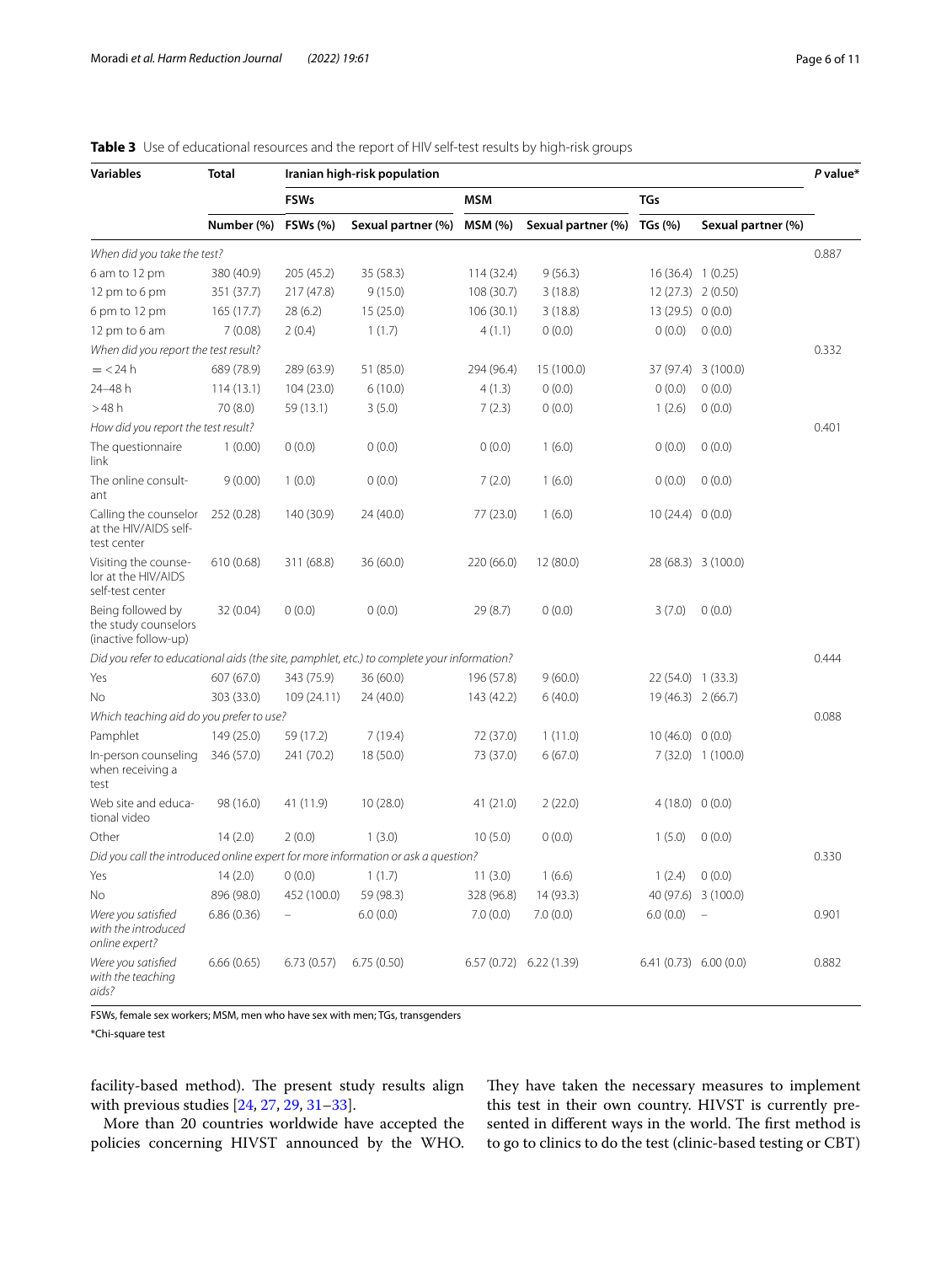| <b>Variables</b>                                                       | <b>Total</b> | Iranian high-risk population |                             |            |                    |                |                     |       |  |
|------------------------------------------------------------------------|--------------|------------------------------|-----------------------------|------------|--------------------|----------------|---------------------|-------|--|
|                                                                        |              | <b>FSWs</b>                  |                             | <b>MSM</b> |                    | <b>TGs</b>     |                     |       |  |
|                                                                        | Number (%)   |                              | FSWs (%) Sexual partner (%) | MSM (%)    | Sexual partner (%) | <b>TGs (%)</b> | Sexual partner (%)  |       |  |
| In general, was it acceptable for you to perform the test in this way? |              |                              |                             |            |                    |                |                     | 0.880 |  |
| Yes                                                                    | 903 (99.2)   | 450 (99.9)                   | 60 (100.0)                  | 335 (98.8) | 15 (100.0)         | 40 (98.0)      | 3(100.0)            |       |  |
| <b>No</b>                                                              | 7(0.8)       | 2(1.0)                       | 0(0.0)                      | 4(1.00)    | 0(0.0)             | 1(2.00)        | 0(0.0)              |       |  |
| Would you like to use this test again?                                 |              |                              |                             |            |                    |                |                     | 0.794 |  |
| Yes                                                                    | 881 (98.4)   | 447 (99.1)                   | 6(100.0)                    | 324 (98.8) | 14(93.3)           |                | 33 (86.8) 3 (100.0) |       |  |
| <b>No</b>                                                              | 14(1.5)      | 4(0.9)                       | 0(0.0)                      | 4(1.2)     | 1(6.7)             | 5(13.1)        | 0(0.0)              |       |  |
| In whose presence do you prefer to take the test? *                    |              |                              |                             |            |                    |                |                     | 0.099 |  |
| Alone                                                                  | 550 (60.0)   | 297 (66.0)                   | 34 (57.0)                   | 189 (56.0) | 10(67.0)           | 18(44.0)       | 2(50.0)             |       |  |
| A family member                                                        | 75 (8.0)     | 65 (14.0)                    | 1(2.0)                      | 7(2.0)     | 0(0.0)             | 2(5.0)         | 0(0.0)              |       |  |
| A friend                                                               | 162 (18.0)   | 72 (16.0)                    | 5(2.0)                      | 66 (19.0)  | 4(27.0)            | 15 (37.0)      | 0(0.0)              |       |  |
| A reliable consultant                                                  | 607 (67.0)   | 317 (70.0)                   | 37(2.6)                     | 218 (64.0) | 11(73.0)           | 22 (54.0)      | 2(50.0)             |       |  |
| Others                                                                 | 4(0.0)       | 0(00.0)                      | 0(2.0)                      | 3(1.0)     | 0(0.0)             | 1(2.0)         | 0(0.0)              |       |  |
| Where do you want to get the self-test?*                               |              |                              |                             |            |                    |                |                     | 0.551 |  |
| Drug store                                                             | 464 (51.0)   | 241 (53.0)                   | 31 (52.0)                   | 169 (50.0) | 6(40.0)            | 15(37.0)       | 2(67.0)             |       |  |
| Online store                                                           | 337 (37.0)   | 177 (39.0)                   | 14(23.0)                    | 127 (37.0) | 6(40.0)            | 13 (32.0)      | 0(0.0)              |       |  |
| Counseling Centers of<br><b>Behavioral Diseases</b>                    | 441 (48.0)   | 138 (31.0)                   | 18 (30.0)                   | 247 (73.0) | 12(80.0)           | 23(56.0)       | 3(100.0)            |       |  |
| Comprehensive health<br>service centers                                | 409 (45.0)   | 321 (71.0)                   | 22(37.0)                    | 60(18.0)   | 2(13.0)            | 4(10.0)        | 0(0.0)              |       |  |
| Hangouts                                                               | 115 (13.0)   | 41 (9.0)                     | 7(12.0)                     | 58 (17.0)  | 0(0.0)             |                | 8 (20.0) 1 (33.0)   |       |  |
| Peers                                                                  | 124 (14.0)   | 8(2.0)                       | 2(3.0)                      | 100 (29.0) | 2(13.0)            | 12(29.0)       | 0(0.0)              |       |  |
| Others                                                                 | 19(2.0)      | 14(3.0)                      | 1(2.0)                      | 4(1.0)     | 0(0.0)             | 0(00.0)        | 0(0.0)              |       |  |
| Do you recommend this test to your other friends or partners?          |              |                              |                             |            |                    |                |                     | 0.550 |  |
| Yes                                                                    | 828 (91.0)   | 399 (88.0)                   | 53 (88.0)                   | 323 (95.0) | 14 (93.0)          | 36 (88.0)      | 3(100.0)            |       |  |
| <b>No</b>                                                              | 25(3.0)      | 10(2.0)                      | 1(2.0)                      | 11(4.0)    | 0(0.0)             | 3(7.0)         | 0(0.0)              |       |  |
| I don't know                                                           | 57(6.0)      | 43 (10.0)                    | 6(10.0)                     | 5(1.0)     | 1(7.0)             | 2(5.0)         | 0(0.0)              |       |  |

### <span id="page-6-0"></span>**Table 4** Results of the acceptability of using HIV self-tests in Iranian high-risk groups

FSWs, female sex workers; MSM, men who have sex with men; TGs, transgenders

\*Selecting multiple choices is leading to the result of more than 100%, \*Chi-square test

<span id="page-6-1"></span>

| <b>Table 5</b> Reactive participants and connecting them to |  |  |  |
|-------------------------------------------------------------|--|--|--|
| counseling centers                                          |  |  |  |

| <b>Variables</b>                                                                                             | Number (%) |
|--------------------------------------------------------------------------------------------------------------|------------|
| What was your HIV self-test result?                                                                          |            |
| Negative                                                                                                     | 888 (95.4) |
| Positive (Reactive)                                                                                          | 14(1.5)    |
| No answer no response                                                                                        | 28(3.1)    |
| Would you like to go to a trusted counseling center for a confirmatory test?<br>(For positive participants)  |            |
| Yes                                                                                                          | 12 (86)    |
| No/No answer                                                                                                 | 2(14)      |
| Would you like to talk to a trusted expert before having a confirmation test?<br>(For positive participants) |            |
| Yes                                                                                                          | 10(71)     |
| No answer/No response                                                                                        | 4(29)      |

or provide the test from private or public pharmacies (the facility-based method). In this method, whole groups receive the test in the center or at their home by referring to selected centers and receiving face-to-face consultations, pamphlets, and training brochures to perform the test. The second way of presenting HIVST worldly is access to the tests in public places, such as buses, subways, train stations, public hospitals, or shops across the city, province, or country. This method is known as the community-based method. In this way, high-risk groups can receive and perform the test anytime and anywhere. The third method to present HIVST to high-risk groups is visiting reputable Web sites to purchase and order the test online. This method is known as online shopping [[33–](#page-10-13)[38\]](#page-10-14).

According to the results of this study in Iran, high-risk groups have considered the facility-based method better for receiving HIVST. This result was confirmed by the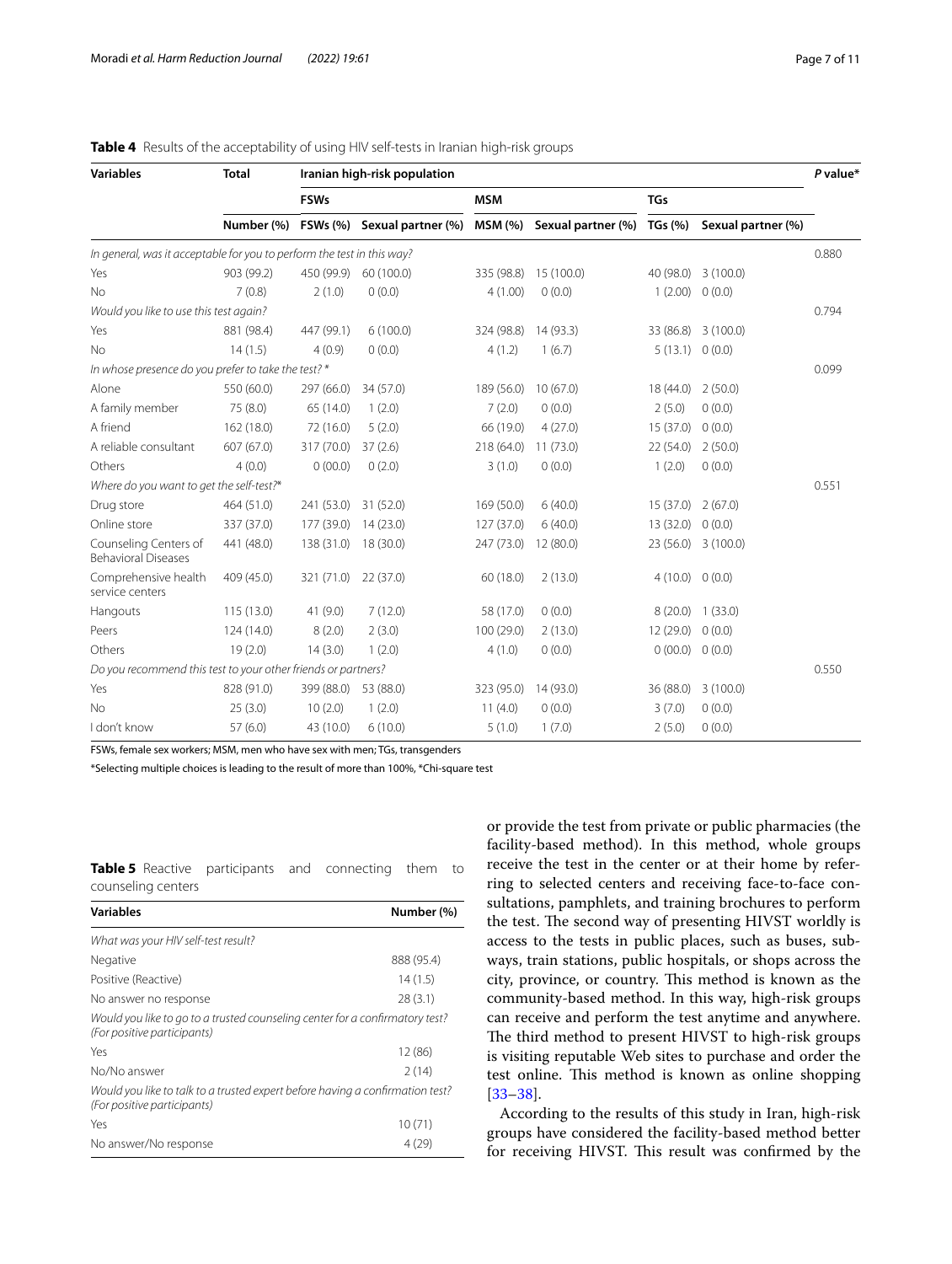<span id="page-7-0"></span>

|  |  |  |  |  |  |  |  | Table 6 Results of the feasibility study of using HIV self-test by high-risk groups |
|--|--|--|--|--|--|--|--|-------------------------------------------------------------------------------------|
|--|--|--|--|--|--|--|--|-------------------------------------------------------------------------------------|

|                                                               | Iranian high-risk population |                                   |                           |                                |                    |                                |       |
|---------------------------------------------------------------|------------------------------|-----------------------------------|---------------------------|--------------------------------|--------------------|--------------------------------|-------|
|                                                               | <b>FSWs</b>                  |                                   | <b>MSM</b>                |                                | <b>TGs</b>         |                                |       |
|                                                               | <b>FSWs</b><br>[Mean (SD)]   | Sexual<br>partners<br>[Mean (SD)] | <b>MSM</b><br>[Mean (SD)] | Sexual partners<br>[Mean (SD)] | TGs<br>[Mean (SD)] | Sexual partners<br>[Mean (SD)] |       |
| How accurate is the test result?                              | 6.17(1.058)                  | 6.13(1.016)                       | 6.00(1.179)               | 5.73 (1.387)                   | 6.10(0.800)        | 6.33(0.577)                    | 0.339 |
| $P$ value*                                                    | 0.002                        |                                   | 0.033                     |                                | 0.021              |                                |       |
| How easy was it for you to access your<br>HIV self-test?      | 5/70 (1/872)                 | 5/28(2.293)                       | 6/28(1/141)               | 5/67 (1.496)                   | 6/32(1/192)        | 5/67 (1/528)                   | 0.221 |
| $P$ value*                                                    | 0.044                        |                                   | 0.003                     |                                | 0.002              |                                |       |
| How easy was it for you to do the HIV<br>self-test yourself?  | $6/42$ (1/134)               | 6/37 (1.089)                      | 6/74(0/573)               | 6/73 (0.594)                   | 6/78 (0/571)       | 7/00 (0/000)                   | 0.033 |
| $P$ value*                                                    | 0.042                        |                                   | 0.002                     |                                | 0.001              |                                |       |
| How easy was it for you to read the<br>HIV self-test results? | 6/44(1/136)                  | 6/35(1.132)                       | 6/74(0/605)               | 6/87(0.352)                    | 6/61(0/666)        | 7/00 (0/000)                   | 0.002 |
| $P$ value*                                                    | 0.003                        |                                   | 0.001                     |                                | 0.044              |                                |       |
| How easy was it for you to find a safe<br>place to test?      | 6/59(0/855)                  | 6/10(1.285)                       | 6.50(0/905)               | 6/47(0.743)                    | 6/56(0/867)        | 6/67(0/577)                    | 0.301 |
| $P$ value*                                                    | 0.320                        |                                   | 0.030                     |                                | 0.043              |                                |       |
| Total                                                         | 6.26(0.960)                  | 6.05(1.001)                       | 6.45(0.569)               | 6.29(0.692)                    | 6.47(0.588)        | 6.53(0.503)                    | 0.049 |
| $P$ value*                                                    | 0.002                        |                                   | 0.001                     |                                | 0.001              |                                |       |

FSWs, female sex workers; MSM, men who have sex with men; TGs, transgenders

\*Independent *T* test

\*\*ANOVA test

results of previous studies, while most of them used the facility-based method to distribute and present HIVST  $[39-41]$  $[39-41]$  $[39-41]$ . The qualitative interview conducted in the present research showed that from the perspective of most high-risk groups, the best and easiest way to access HIVST in the country would be to provide tests in service delivery centers such as counseling centers for behavioral diseases and other related ones. Of course, other possible methods, such as ofering tests in hangouts and pharmacies and providing the necessary facilities for online test sales, can also be helpful in Iran.

A notable result in the present study was the knowledge of high-risk groups and their partners on HIVST. The results showed that 68% of the high-risk groups in the study did not have sufficient knowledge about HIVST. The results were similar for the different vital groups participating in the study, and all high-risk groups and their partners had insufficient information and knowledge about HIVST. Based on these results, it is necessary to design and implement an accurate and easy plan to increase the knowledge of these groups and their partners in the country. These programs can be done with inter-sectorial cooperation and the cooperation of the high-risk groups. High-risk individuals and their partners can play an infuential role in increasing other highrisk groups' awareness and knowledge about HIVST.

According to this research, most high-risk groups participating in this study have received little information about HIVST from their friends. Also, to increase the awareness of critical groups, qualitative interviews showed that the whole groups were more focused on in-person and in absentia counseling. These people emphasized that centers for distributing self-tests should be set up with qualifed and trained experts or the high-risk people themselves to provide complete training on self-tests. These groups also believed that holding online and inperson workshops and webinars about HIVST could significantly raise awareness. These methods can effectively increase the high-risk groups' awareness and knowledge of HIVST. The results of previous studies have also emphasized these methods to increase the awareness of critical people [[39–](#page-10-15)[45](#page-10-17)]. For example, Tucker JD et al. have noted that social marketing can be very efective in training people about receiving and performing HIVST and evaluating their results [\[32](#page-10-18)]. In addition, the advantages of this test, such as better preservation of the confdentiality and secrets of high-risk groups and the absence of blood or blood sampling for testing, can encourage high-risk groups to receive HIVST [34-[37\]](#page-10-20).

None of the specifc policies and plans of countries have been developed and designed for the process after the test, and the taken actions are scattered and irregular.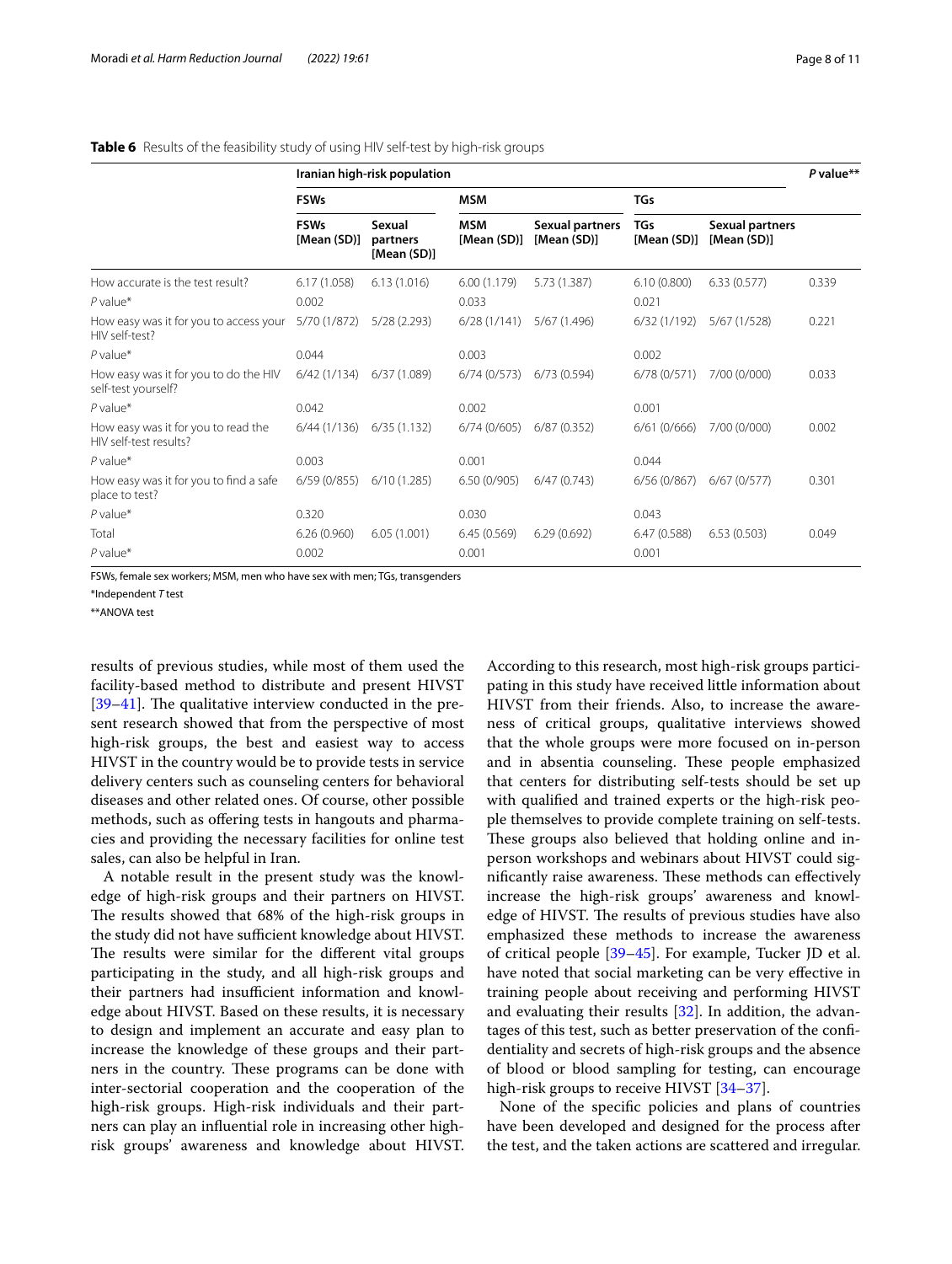#### <span id="page-8-0"></span>**Table 7** Result of qualitative study analysis (challenges of HIV self-testing and proposed solutions)

| <b>Proposed solutions</b>                                                                                                                                                                                                             |  |  |  |  |
|---------------------------------------------------------------------------------------------------------------------------------------------------------------------------------------------------------------------------------------|--|--|--|--|
| Provision of the HIVST in selected centers (currently, this method is suitable):                                                                                                                                                      |  |  |  |  |
| Selecting centers with appropriate space and maintaining confidentiality with the help of trained experts<br>and peers                                                                                                                |  |  |  |  |
| Access to these centers should be as easy as possible                                                                                                                                                                                 |  |  |  |  |
| Provision of the HIVST in hangouts:                                                                                                                                                                                                   |  |  |  |  |
| Distribution of the HIVST by peers in hangouts and high-risk population gathering places                                                                                                                                              |  |  |  |  |
| Establishing the HIVST provision centers in places close to hangouts                                                                                                                                                                  |  |  |  |  |
| Provision of the HIVST in pharmacies                                                                                                                                                                                                  |  |  |  |  |
| Provision of the HIVST in online stores                                                                                                                                                                                               |  |  |  |  |
| Elimination of legal barriers to distribution or access to HIVST                                                                                                                                                                      |  |  |  |  |
| In-person or face-to-face consultation:                                                                                                                                                                                               |  |  |  |  |
| Setting up or developing centers for the distribution of HIVST with the presence of trained experts or using<br>trained peers to provide sufficient and complete explanations about HIVST, how to do the test, and receive<br>results |  |  |  |  |
| More emphasis on how to perform the HIVST and how to read the results                                                                                                                                                                 |  |  |  |  |
| Online counseling                                                                                                                                                                                                                     |  |  |  |  |
| Launching training webinars and online training Web sites with experts or trained peers                                                                                                                                               |  |  |  |  |
| Preparation and distribution of pamphlets and educational brochures during HIVST distribution or online<br>pamphlets and brochures for high-risk groups                                                                               |  |  |  |  |
| Providing appropriate and sufficient training on how to perform the HIVST                                                                                                                                                             |  |  |  |  |
| More appropriate distribution of educational materials related to how to perform HIVST                                                                                                                                                |  |  |  |  |
| Receiving test results in person or online if a suitable platform is prepared                                                                                                                                                         |  |  |  |  |
| Setting up the monitoring system for high-risk groups after receiving HIVST                                                                                                                                                           |  |  |  |  |
| Setting up a system of psychological and psychiatric counseling for high-risk groups (online or in-person)<br>after receiving the HIVST results                                                                                       |  |  |  |  |
| Providing appropriate training to gain the trust of high-risk groups to refer healthcare centers                                                                                                                                      |  |  |  |  |
| Providing incentives and gifts for referring to healthcare centers                                                                                                                                                                    |  |  |  |  |
| Setting up healthcare centers in the closest and most accessible places for high-risk groups                                                                                                                                          |  |  |  |  |
| Providing free or low-cost medical services in healthcare centers                                                                                                                                                                     |  |  |  |  |
|                                                                                                                                                                                                                                       |  |  |  |  |

A limited number of countries, such as the USA or the European countries, have hired several trained experts who follow up on test results in high-risk groups using fxed or mobile phone numbers (the passive method) or in-person sessions (the active method) and ask these people to go to service centers to continue the process and receive medical services. This method was also used in the present study, and the entire groups were satisfed with this process. Therefore, it can be concluded that the facility-based method and actively and passively following the results are the most appropriate methods for presenting HIVST in Iran.

Based on the results of this study, it can be concluded that HIVST can be presented to the high-risk groups of MSM, FSWs, and TGs, or other high-risk groups such as PWID, prisoners, etc. With this test, we can even reach the high-risk groups who have not been before tested for HIV at all because most of the high-risk participants in the present study mentioned that they had never been tested for HIV before. In Iran, regular and specifc services related to HIV are not currently provided to high-risk groups, especially to transgender people, MSM, or FSWs. So, the distribution of HIVST in these groups can be a valuable and practical step toward preventing or controlling HIV infection.

This research was the first study in Iran to evaluate the feasibility of HIVST in critical groups of MSM, TGs, and FSWs. The study also focused on the groups most at risk for HIV. One of the limitations of this study has been the low sample size of the transgender group, so it is necessary to conduct further studies on using HIVST with larger sample sizes of this group. In this study, through the Welfare Organization, non-governmental organizations, the Ministry of Health and Medical Education, and fnally through the peers of the transgender groups, they were invited to receive HIVST. However, a small number of these people referred to receive them. A variety of reasons may be considered for this, such as the corona pandemic, the transgender groups' fear and anxiety regarding the infection detection by HIVST,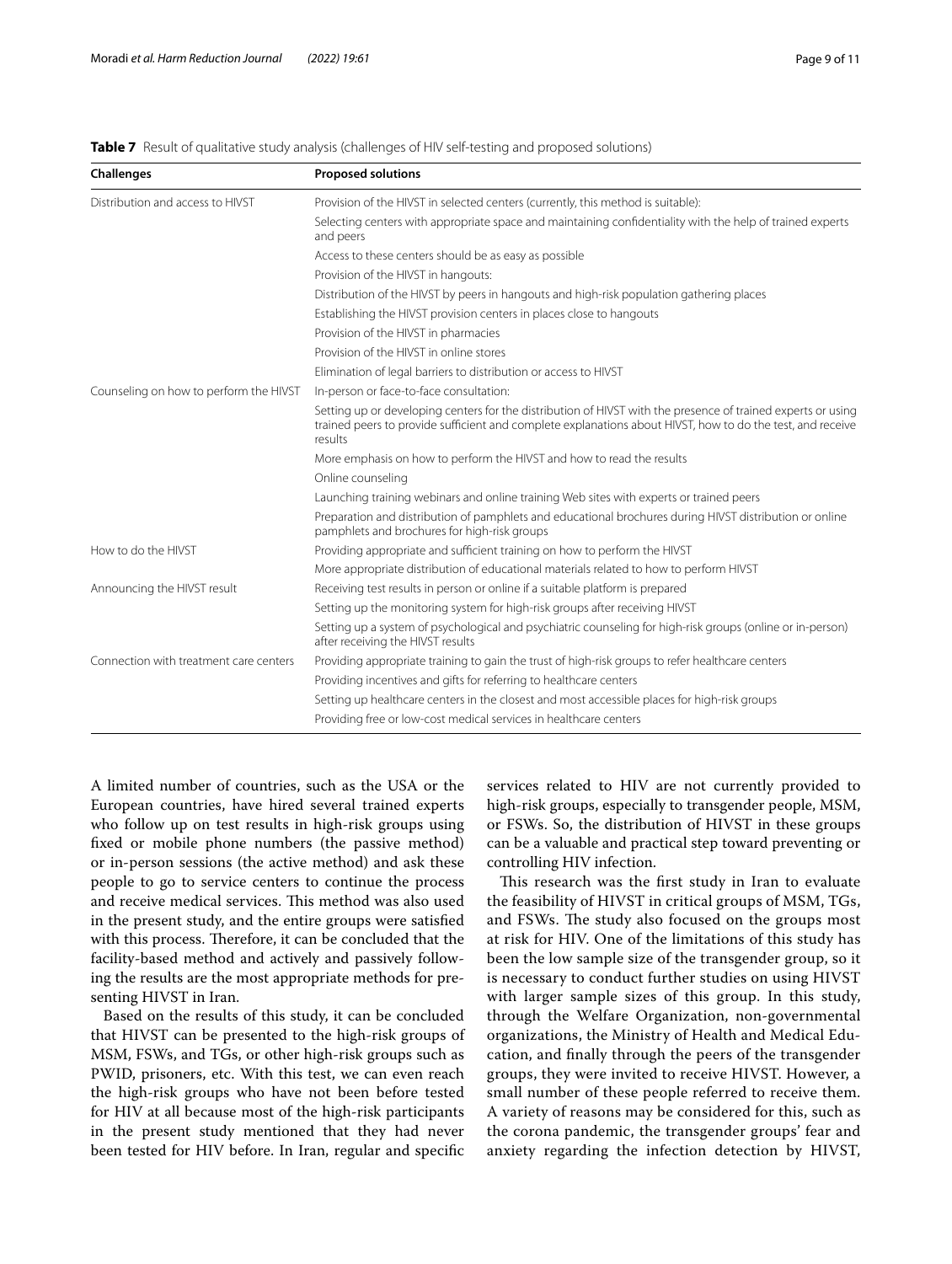the stigma or discrimination in selected centers when receiving HIVST, and the lack of transgender groups' trust in HIVST providers in selected centers.

Nevertheless, the results related to the TG group showed they were satisfed with HIVST. On the other hand, this study was a pilot to investigate the feasibility of using HIVST in the whole group. Therefore, further studies are needed to be separately done in these groups, and other studies with larger sample sizes can be designed and implemented in other high-risk groups such as PWIDs, prisoners, or even the general population.

#### **Conclusion**

HIVST in the groups of FSWs and MSM had reasonable acceptability according to the present study results, and this test acceptance was good in these groups. However, for better access for these groups to HIVST, more appropriate and accurate planning is needed on how to provide and distribute the test, how to provide appropriate training related to the test, how to follow people's test results, and fnally, how to refer and link these people to care and treatment centers. In Iran, these groups are less likely than other populations to go to service centers to do HIV self-tests and receive services because there are still stigma and discrimination related to HIV in Iran. The study of the distribution and feasibility of HIVST in high-risk groups or at-risk populations can help reach out to people who do not refer for testing because of stigma, discrimination, or fear of disclosure.

#### **Abbreviations**

FSW: Female sex workers; HIVST: HIV self-testing; IDUs: Injecting drug users; MSM: Men who have sex with men; SD: Standard deviation; TG: Transgender; UN: United Nations.

#### **Acknowledgements**

Not applicable.

#### **Author contributions**

YM and GM contributed to conceptualization; YM and LM helped in methodology; YM provided software and resources; PAK, AV, KT, and YM validated the study; EEA and YM performed qualitative data collection and analysis and curated the data; AV, KT, PAK, and LM investigated the study; GM, YM, and EEA contributed to writing, review, and editing; GM supervised the study; GM administered the project. All authors have read and agreed to the published version of the manuscript.

#### **Funding**

This study was funded by the World Health Organization office in the Islamic Republic of Iran.

#### **Availability of data and materials**

The datasets generated and analyzed during the current study are not publicly available due to their sensitive and potentially personally identifable nature. However, they are available from the corresponding author on reasonable requests.

#### **Declarations**

#### **Ethics approval and consent to participate**

This study received the national ethical code of IR.MUK.REC.1399.133. Also, all participants (MSM, FSWs, and TGs) signed an informed consent form.

#### **Consent for publication**

Not applicable.

#### **Competing interests**

All authors declare that they have no competing interests.

#### **Author details**

<sup>1</sup> Social Determinant of the Health Research Center, Research Institute for Health Development, Kurdistan University of Medical Sciences, Sanandaj, Iran. <sup>2</sup> HIV/AIDS Control Office, Center for Communicable Diseases, Ministry of Health, Tehran, Iran.<sup>3</sup> Department of Epidemiology, School of Public Health, Iran University of Medical Sciences, Tehran, Iran. <sup>4</sup> Department of Epidemiology and Biostatistics, School of Medicine, Kurdistan University of Medical Sciences, Sanandaj, Iran.

#### Received: 11 November 2021 Accepted: 20 May 2022 Published online: 03 June 2022

#### **References**

- <span id="page-9-0"></span>Farhoudi B, Cascade of care in people living with HIV in Iran in, et al. How far to reach UNAIDS/WHO targets. AIDS Care. 2019;2021:1–7.
- <span id="page-9-1"></span>2. Joulaei H, Shooshtarian S, Dianatinasab M. Is UNAIDS 90–90-90 target a dream or a reality for Middle East and North Africa region on ending the AIDS epidemic? A review study. AIDS Rev. 2018;20(2):83–93.
- <span id="page-9-2"></span>3. Shokoohi M, et al. Correlates of HIV testing among female sex workers in Iran: fndings of a national bio-behavioural surveillance survey. PLoS ONE. 2016;11(1):e0147587.
- <span id="page-9-3"></span>4. SeyedAlinaghi S, et al. HIV in Iran: onset, responses and future directions. AIDS (London, England). 2021;35(4):529.
- <span id="page-9-4"></span>5. Cassels S. Time, population mobility, and HIV transmission. Lancet HIV. 2020;7:e151–2.
- <span id="page-9-5"></span>6. Chang YM, et al. HIV self-testing in Pune, India: perspectives and recommendations of female sex workers and peer educators. AIDS Care. 2020;32(2):182–5.
- 7. Etemad K, et al. Prevalence of HIV infection and associated risk behaviors among people who inject drugs in Kermanshah, Iran: 2017. J Subst Use. 2020;25:421–4.
- 8. Khezri M, et al. Prevalence of substance use and associated risk factors among homeless youth in Iran: a cross-sectional study. Children Youth Serv Rev. 2020;116:105070.
- 9. Mazaheri-Tehrani E, et al. Prevalence of HIV-associated Neurocognitive Disorder (HAND) and its subgroups among HIV-positive persons on antiretroviral therapy in Iran. Psihologija. 2020;00:1–1.
- <span id="page-9-6"></span>10. Pourjam R, et al. An analytical comparison of knowledge, attitudes, and practices regarding HIV/AIDS among medical and non-medical students in Iran. HIV/AIDS (Auckland, NZ). 2020;12:165.
- <span id="page-9-7"></span>11. Bingham CCJ, Barbosa A, Grinsztejn B. Internet-based HIV self-testing program to increase HIV testing uptake for men who have sex with men in Brazil.
- <span id="page-9-8"></span>12. De Boni RB, et al. An internet-based HIV self-testing program to increase HIV testing uptake among men who have sex with men in Brazil: descriptive cross-sectional analysis. J Med Internet Res. 2019;21(8):e14145.
- <span id="page-9-9"></span>13. den Daas C, et al. Increasing awareness and prompting HIV testing: contributions of Amsterdam HIV testing week 2016. Int J STD AIDS. 2018;29(11):1057–65.
- 14. Devillé W, Tempelman H. Feasibility and robustness of an oral HIV self-test in a rural community in South-Africa: An observational diagnostic study. PLoS ONE. 2019;14(4):e0215353.
- 15. Edelstein ZR, et al. Five waves of an online HIV self-test giveaway in New York City, 2015 to 2018. Sex Transm Dis. 2020;47(5S):S41–7.
- <span id="page-9-10"></span>16. Estem KS, Catania J, Klausner JD. HIV self-testing: a review of current implementation and fdelity. Curr HIV/AIDS Rep. 2016;13(2):107–15.